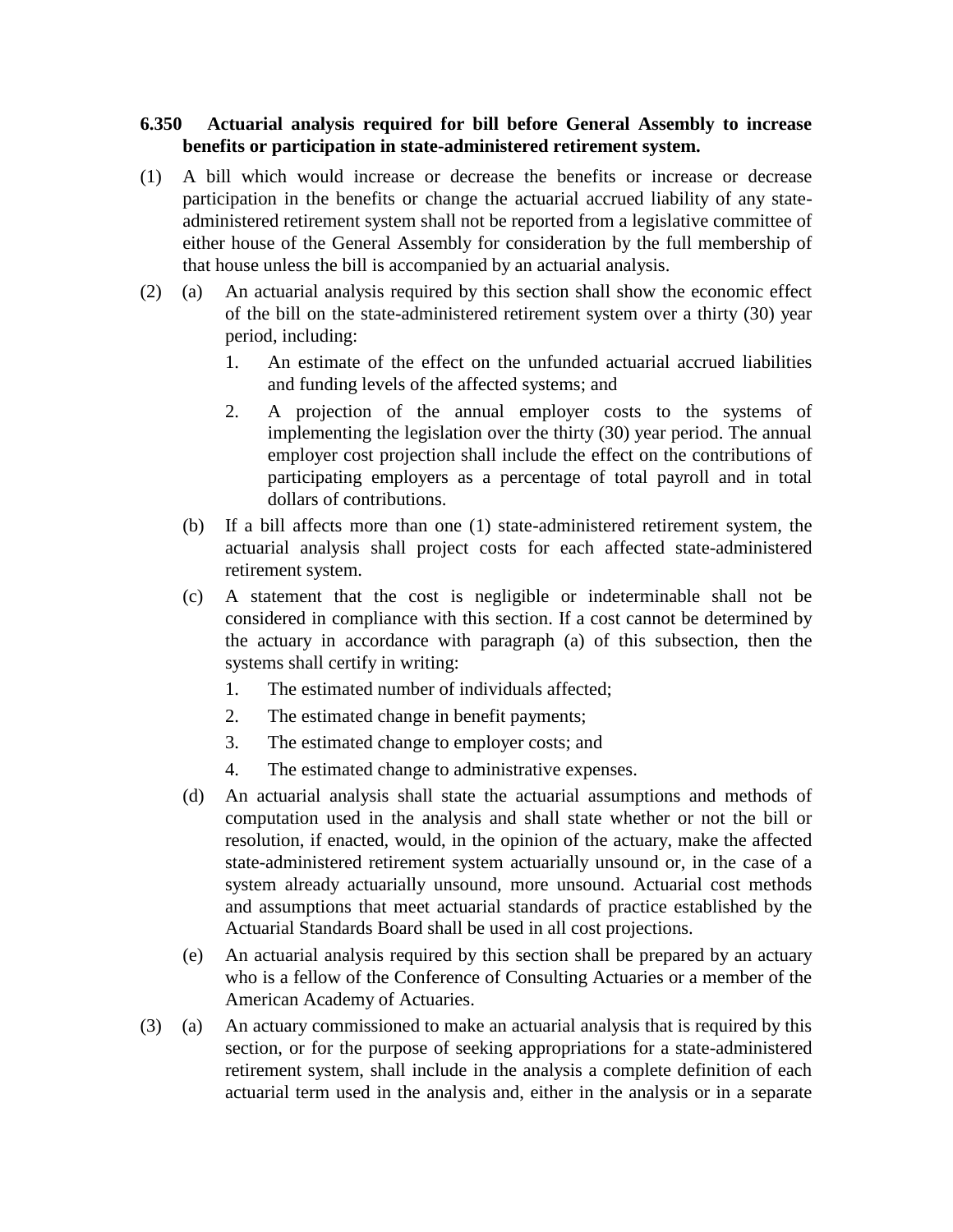actuarial valuation report made available as a public record, an enumeration and explanation of each actuarial assumption used to complete the actuarial analysis.

- (b) If the actuary commissioned to complete the actuarial analysis is relying upon assumptions that have not been previously established by the actuary in an actuarial valuation of the affected state-administered retirement system, the actuary shall clearly note and describe the new assumption and the basis for selecting the assumption.
- (4) The actuarial analysis required by this section:
	- (a) Shall be completed by the actuary retained by the affected state-administered retirement system. The state-administered retirement systems shall provide the analysis without cost to the General Assembly;
	- (b) Shall be provided in a uniform format established by the Legislative Research Commission; and
	- (c) Shall include on the front page a summary of relevant data from the analysis, including but not limited to:
		- 1. The total nominal dollar savings or costs over the thirty (30) year period;
		- 2. The net present value of savings or costs over the thirty (30) year period; and
		- 3. The estimated change in the normal cost, if applicable.
- (5) For purposes of this section, the terms:
	- (a) "State-administered retirement system" shall include:
		- 1. The Kentucky Employees Retirement System and the State Police Retirement System administered by the Kentucky Retirement Systems and established under the provisions of KRS 16.505 to 16.652 and 61.510 to 61.705;
		- 2. The Kentucky Teachers' Retirement System established under KRS 161.220 to 161.716;
		- 3. The Judicial Retirement Plan established under KRS 21.345 to 21.580;
		- 4. The Legislators' Retirement Plan established under KRS 6.500 to 6.577; and
		- 5. The County Employees Retirement System established under KRS 78.510 to 78.852; and
	- (b) "Funding level" means the actuarial value of assets divided by the actuarially accrued liability expressed as a percentage.

**Effective:** June 29, 2021

**History:** Amended 2021 Ky. Acts ch. 64, sec. 1, effective June 29, 2021. -- Amended 2020 Ky. Acts ch. 79, sec. 9, effective April 1, 2021. -- Amended 2017 Ky. Acts ch. 12, sec. 11, effective March 10, 2017. -- Amended 2016 Ky. Acts ch. 133, sec. 1, effective July 15, 2016. -- Amended 2008 (1st Extra. Sess.) Ky. Acts ch. 1, sec. 1, effective June 27, 2008. -- Created 1980 Ky. Acts ch. 246, sec. 1, effective July 15, 1980.